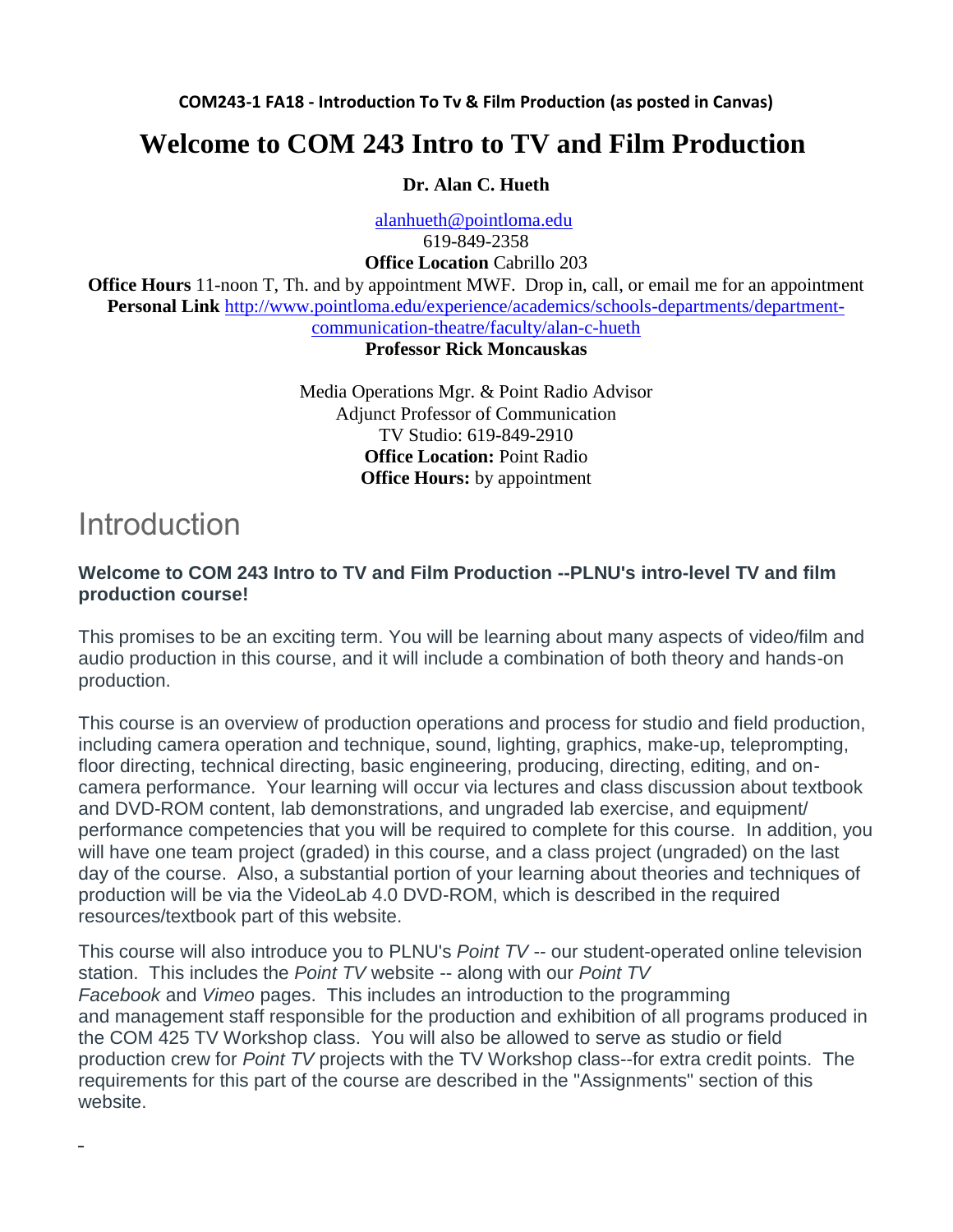#### **Teamwork AND Specialization:**

Producing a television program requires teamwork. Therefore, it is necessary to have at least a general knowledge and understanding of the various staff and crew positions involved in producing a program. Also, depending upon where you work after you graduate from PLNU, you may be called on to "wear many hats"--writing, directing, editing, etc. Such "one-person bands" are common, so a diverse knowledge of production is also important in these situations. You do not have to be an expert on everything, but you must at least have some knowledge of the basic technical and creative aspects of each area of production. Specialization still is a part of production, however, every responsibility is affected by the others in the production process. Therefore, you need to begin to develop a working knowledge of all aspects of television production at an early stage.

#### **Multiple Skills:**

This field requires many different kinds of skills--especially good interpersonal skills. One might say that television production is "interpersonal-relations intensive"--that is, (ideally), in order to get your foot in the door and succeed and advance, you must be good at what you do and nice to work with. You need to develop your interpersonal skills and, especially at this level, primadonna attitudes are frowned upon. Things honored in TV and film (and just about every other field) are initiative, energy, enthusiasm, dependability, and humility. These are most important, and will affect my evaluation (and studio mgt, and your peer's evaluation) of you as a prospective TV/film producer. In this course (and in future media production courses), you might be called on to record sound, run camera, carry something (serve as a PA or "grip"), climb a ladder and hang/adjust a light, or just sweep the floor. In other words, be prepared to "get your hands dirty"--no matter how menial you may consider the task to be.

#### **Professional Socialization:**

Based on these assumptions, the challenge in this course is to begin to do the following: exhibit initiative, energy, enthusiasm, dependability, and humility--all in the process of beginning to understand and master the various positions in the production process. It will also provide you the opportunity to display your stewardship abilities. We are all stewards of our time, talent, and treasure. You'll display your stewardship of time via your ability to make this course a priority by getting things done on-time. You'll display your stewardship of talent by working well with others and doing well in your exercises, competencies, and assignments. And you'll display your stewardship of treasure by taking care of the equipment-technology entrusted to you in this course. You will be expected to take care of all equipment you use like it is your own and is irreplaceable. These are all important parts of your "professional socialization" in this field, and each is extremely important in your future success working in TV/film.

### **Resources**

All students will need to have access to the following resources for this course.

- \* Television Production Handbook (11th edition), by Herb Zettl (Wadsworth-Cengage Learning)
- \* Video Lab DVD-ROM 4.0 and your own computer for loading and operation
- \* One DVD (to dub and submit your editing competency)
- \* One audio headset w/mini plug (for edit workshops in the Bresee or Mac Lab)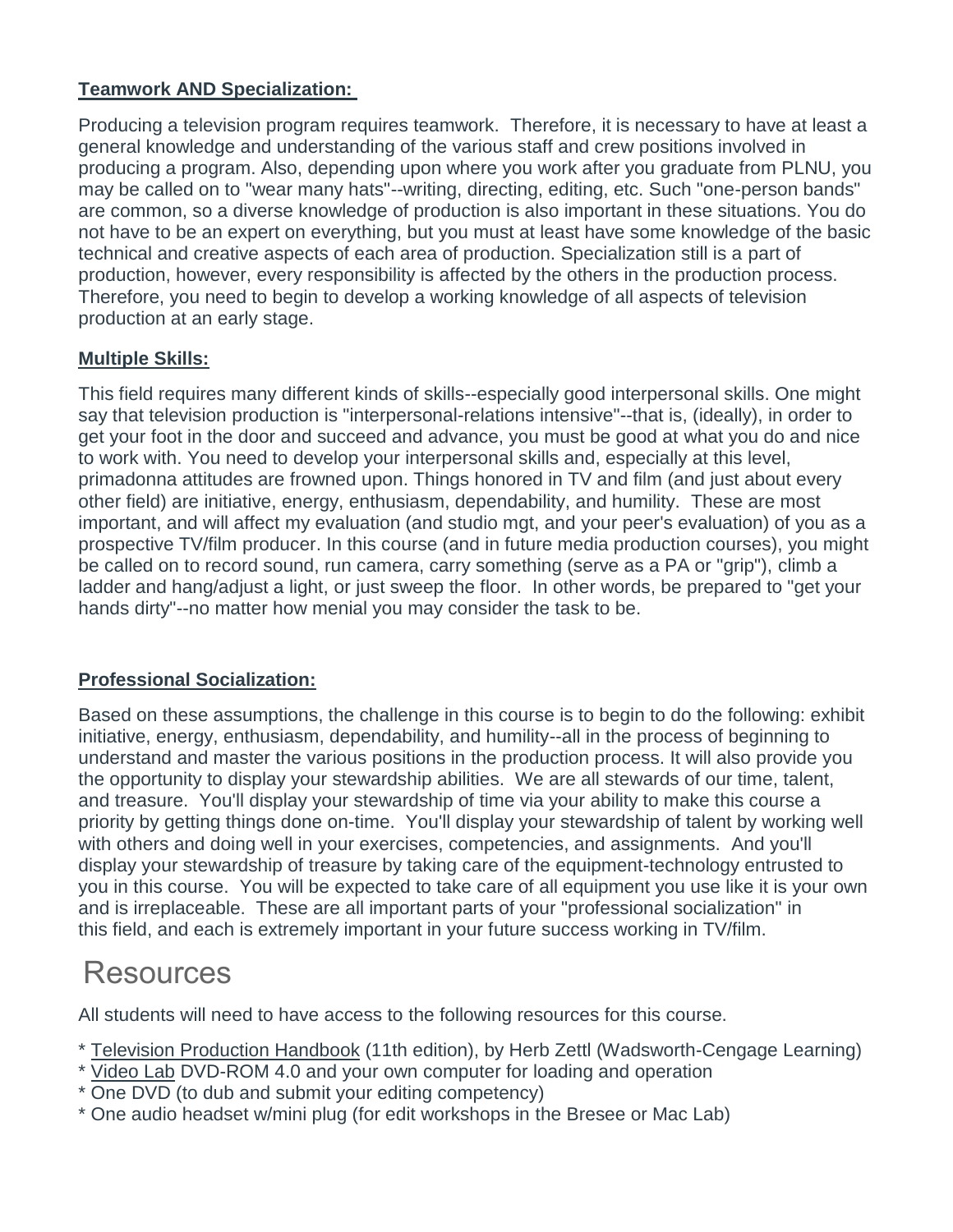The textbook and DVD-ROM are available at the reserve desk in the library...just ask for the COM 243 textbook OR the VideoLab DVD-ROM... and you can check them out for two hours in the library. I'm told that there are several books, and there are ten (10) copies of the VideoLab DVD-ROM. You can purchase a DVD for your editing competency from Rick at the studio. Plan to use your own headset for the editing workshops.

#### **A LAPTOP OR SMART PHONE**

The course will include six (6) in-class online quizzes that must be taken on a laptop or smart phone that can access the course's Canvas website. Be sure to bring them to class on the scheduled quiz dates -- see the "Modules"-"Schedule" page for quiz dates.

#### **RECORDING CARDS**

Each student will be provided one card for shooting production exercises and the group project. Any additional cards will be the individual student's/group responsibility to purchase. Also, make sure that you label your card with your name neatly printed on the label (provided) that is attached to the package of the card. **I will not accept any cards (for exercises, group projects, etc.) that are not labeled and not placed in the package that the card came with.**

#### **Edit Bays, Check-Out/Check-In Hours, and TA's:**

The edit bays are open and available (along with equipment) when Rick Moncauskas or our Technical Assistants (TA's) are working. The TA's for this semester are:

Eliza Jason, Sr, Media Com-Production Natalie Mooney, Sr., Media Com-Production Riley McQuown, Sr., Media Com-Production Acacia Laliotis, Soph., Media Com-Production Sommer Fox, Soph., Media Com-Production Rio Gifford, Senior, Media Com-Performance

The editing and equipment hours will be posted on the bulletin board by the second week of the semester. These hours fall within the library hours--see below--however, the edit bays will not be open at all hours that the library is open...just so you know. Friday access will be limited to a couple of hours in the afternoon, and weekend access will be based solely on TA availability. If you have questions about this, please talk with Rick Moncauskas, Media Operations Manager, about this. His office is in the studio complex.

#### **Point TV Leaders:**

You'll be working with the Point TV management team (and other advanced students) in COM 425.

**Station Manager:** Eliza Jason, Sr, Media Com-Production **Social Media & Public Relations:** Natalie Mooney, Sr., Media Com-Production *Coastline News* **Manager:** TBA *Loma Sports Tonight* **Manager:** Dakota Campagna, Sr., Media Com-Production **Productions Manager:** Carter Wood, Jr., Media Com-Production

**Watch Our** *Point TV* **Shows**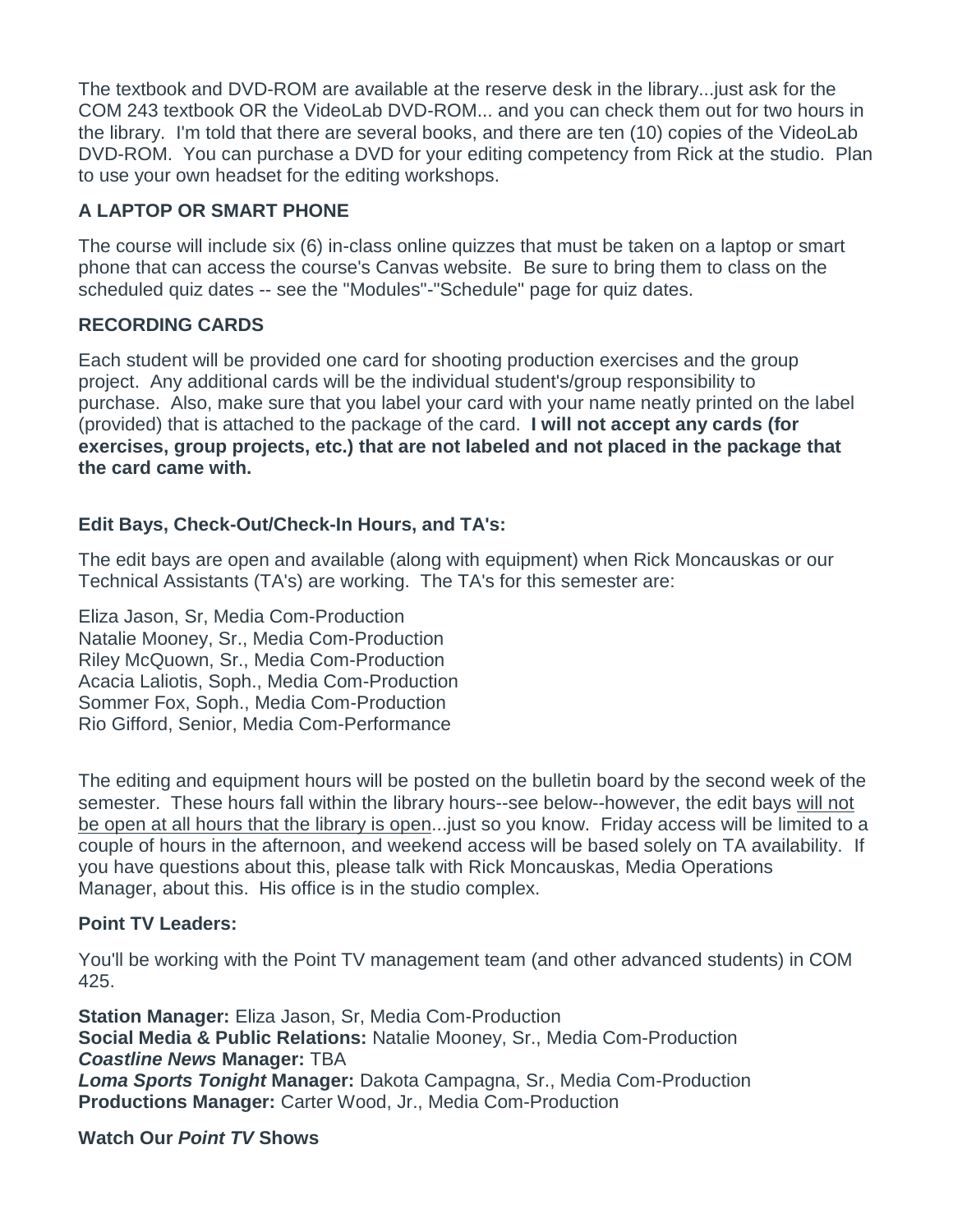See all kinds of projects and films that can inform, inspire, and stir some creative thinking for this course and beyond.

Here's the **[Point TV](http://pointtv23.com/com425and243/)** website that includes show descriptions, production schedules, crew lists for shows, press releases/news about the latest news about the station and the media com and broadcast journalism students and their activities.

*[Point TV's Facebook](https://www.facebook.com/pages/Point-TV/447038881997027?ref=hl) Point TV [Vimeo Channel](http://vimeo.com/channels/pointtv/52421676) [Point TV YouTube Channel](https://www.youtube.com/channel/UCbSHEdR_GA73Wpay3g4OuBQ)*

#### **New library hours:**

| Monday - Wednesday | 7 a.m. to 1 a.m.      |
|--------------------|-----------------------|
| Thursday           | 7 a.m. to 12 midnight |
| Friday             | 7 a.m. to 5 p.m.      |
| Saturday           | 1 p.m. to $5$ p.m.    |
| Sunday             | 1 p.m. to 12 midnight |

### Student Learning Outcomes (SLO's)

As a result of this course, students will display knowledge and/or skill in the following areas:

1. Basic technical and creative skills in the following areas: studio and field camera operation, audio production, video switching, graphics, teleprompter operation, lighting, make-up, basic engineering, camera and performer/actor staging, studio and field directing, scriptwriting and script breakdowns, digital-non-linear editing (Adobe Premiere software), and the writer-producer and performer roles in television/film production;

2. Basic principles of video and audio signal monitoring and processing;

3. Television production language and processes, and the unique demands and challenges of the production process; and

4. Through all of this, students will begin to exhibit a professional attitude and a sense of professional production values.

## Course Activities

This course will include the following activities:

- Self-guided lectures, video and graphical examples, and interactive activities on the basic areas of production on the VideoLab DVD-ROM
- Six (6) in-class, online, and timed quizzes on production (from the *VideoLab DVD-ROM*), including: process, camera, lighting, audio, switching, and editing
- Completion of thirteen (13) "Production Competencies" on camera, sound, lighting, etc. (see assignments page for more details)
- In-class lectures, discussion, and labs on TV/film production techniques
- Screening examples of outstanding student and professional television & film programs
- Equipment demonstrations and labs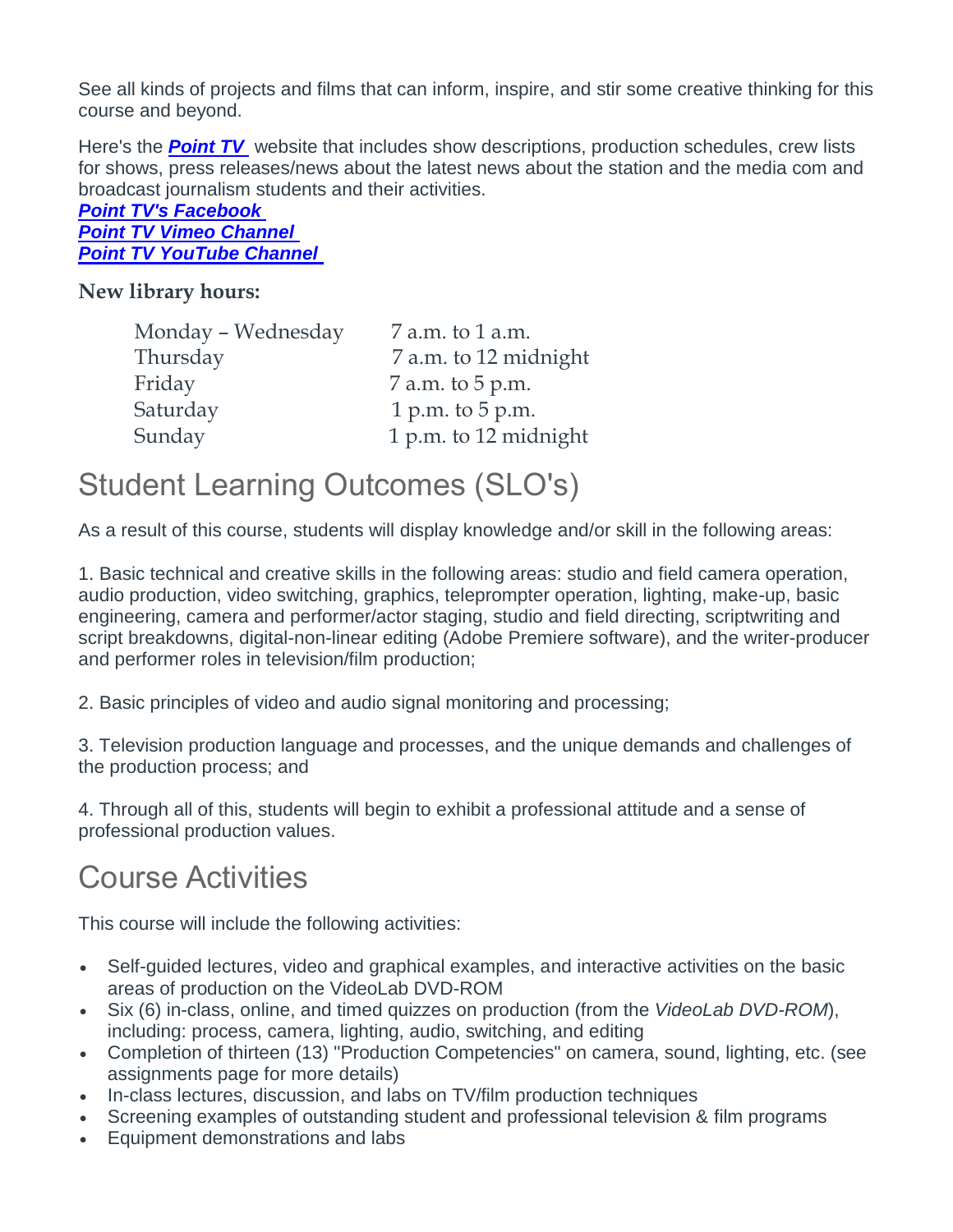- Two (2) 3-hour evening editing workshops (Adobe Premiere software) REQUIRED PARTICIPATION TO PASS THIS COURSE--see dates on course schedule and put these dates on your calendar!
- Individual, ungraded production exercises
- Serve as an observer or production crew member in one (or more) of the COM 425 TV Workshop course's *Point TV* television or film programs (4 hours minimum--with extra credit points for additional hours)
- Production of one (1) short TV/film project (group project)-- a news package, short documentary film, or short film
- Production of class project: *Studio 243*--a live-to-tape studio based interview show featuring this semester's group projects and a member of each project's crew

## **Lectures**

- **Lecture sessions will occur in two different venues:**
- 1. In regular class and lab sessions; and
- 2. In the VideoLab 4.0 DVD-ROM

#### **The lectures will be on the topics listed below:**

• Camera operation and technique--framing, composition, and the technical aspects of video camera operation

Sound--including microphone types, pick-up patterns, recording techniques, levels, mixing, etc.

Lighting--for news, dramatic effect, etc.. Technique based on purpose, tone, and task

Directing--including camera angles and staging, camera movement, talent staging and movement for drama, news, and interview shows; also, basic directing language and technique for studio interview and news shows

- Technical directing--including switcher operation for multi-camera live and live-to-tape production
- Editing--including basic basic operational characteristics and techniques of Final Cut Pro editing software

Graphics--including purpose, and the basics of color, contrast, backgrounds, fonts and other aspects of graphic design for television and film (and a studio character generator and FCP graphics operations)

Basic engineering--including color balancing, shading (f-stop/iris control), and basic waveform monitor

Teleprompter operation--including text entry and operation for studio production

Producing--including project planning, crew assignments and meetings, project organization, and the basics of television scriptwriting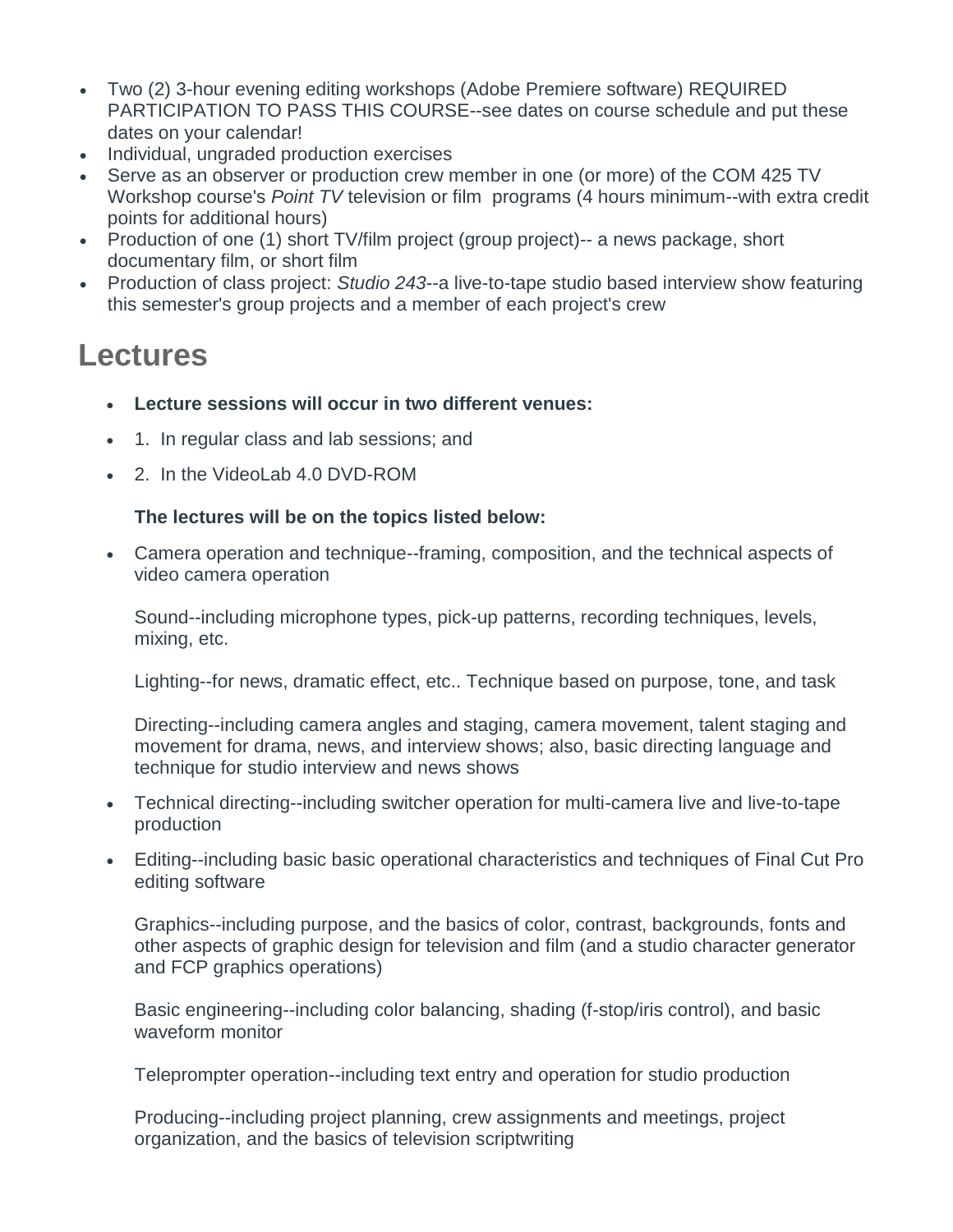Basic performance--including narration for on and off-camera performance

- We will also spend some time doing viewing, analysis, and critique of selected professional and past student television projects, along with student exercises that are assigned throughout the semester.
- **You will also have lectures in two REQUIRED ATTENDANCE, evening Adobe Premiere editing workshops--see "Schedule" page on this website for specific dates, times, and locations. YOU CANNOT MISS THIS. If you don't, you won't pass the course. So, be sure to see the scheduled editing workshops, and put it on your calendar...and make sure your employer (or whoever needs to know) that you will not be available those two nights.**

# **COURSE POLICIES: Recording Permissions, Copyright & Equipment Use, and Internet Posting**

- Recording Permission Process
- First: **to shoot indoors** you must secure permission, in advance, if you wish to shoot INSIDE a building. We have a list of the phone numbers of the various building managers on campus, including dorms, that you can have a copy of to take with you.
- Plan ahead! You must secure permission from the building manager BEFORE you can shoot in their building. Don't assume you can get permission just before OR on your way to the shoot. Ideally, it's best to request this kind of thing a week or more in advance. Some building managers may be okay with one (1) day prior to your shooting date -- but don't depend on it. Also, when you check out equipment, you will be issued a "Press Pass"—to be worn by the camera operator for the shoot—which lets the building managers know that you're PLNU students and are working on a PLNU class project.
- Second: **to record outdoors**. We have arranged a system with Public Safety whereby, if you are shooting in an exterior common area (ie. outdoor areas between or around buildings), you have permission to shoot in those public areas on campus. That system is the "press pass." IF YOU ARE WEARING the press pass that will be in your camera bag when you check out your gear, you have permission from our department, and public safety, to shoot video outdoor on the PLNU campus. You need special permission to shoot in and around the Fermanian Business Center. Please call and get permission early. The camera operator must wear the "press pass."
- Third: **to record off campus**. You are responsible to obtain permission for all off-campus shoots. This means that if you are setting up a tripod and/or lighting and any kind of extensive sound systems with crew and talent in public or private areas, you are responsible for getting permission to shoot--depending which entity (the city, county, state, or federal govt) "owns"/is responsible for that property. If you are shooting indoors on private property, you must get permission from the property owner. This can often require that you show that you have liability insurance--which PLNU provides for student shoots. You must contact Jim Bergherm in PLNU accounting office about insurance forms.
- COPYRIGHT POLICY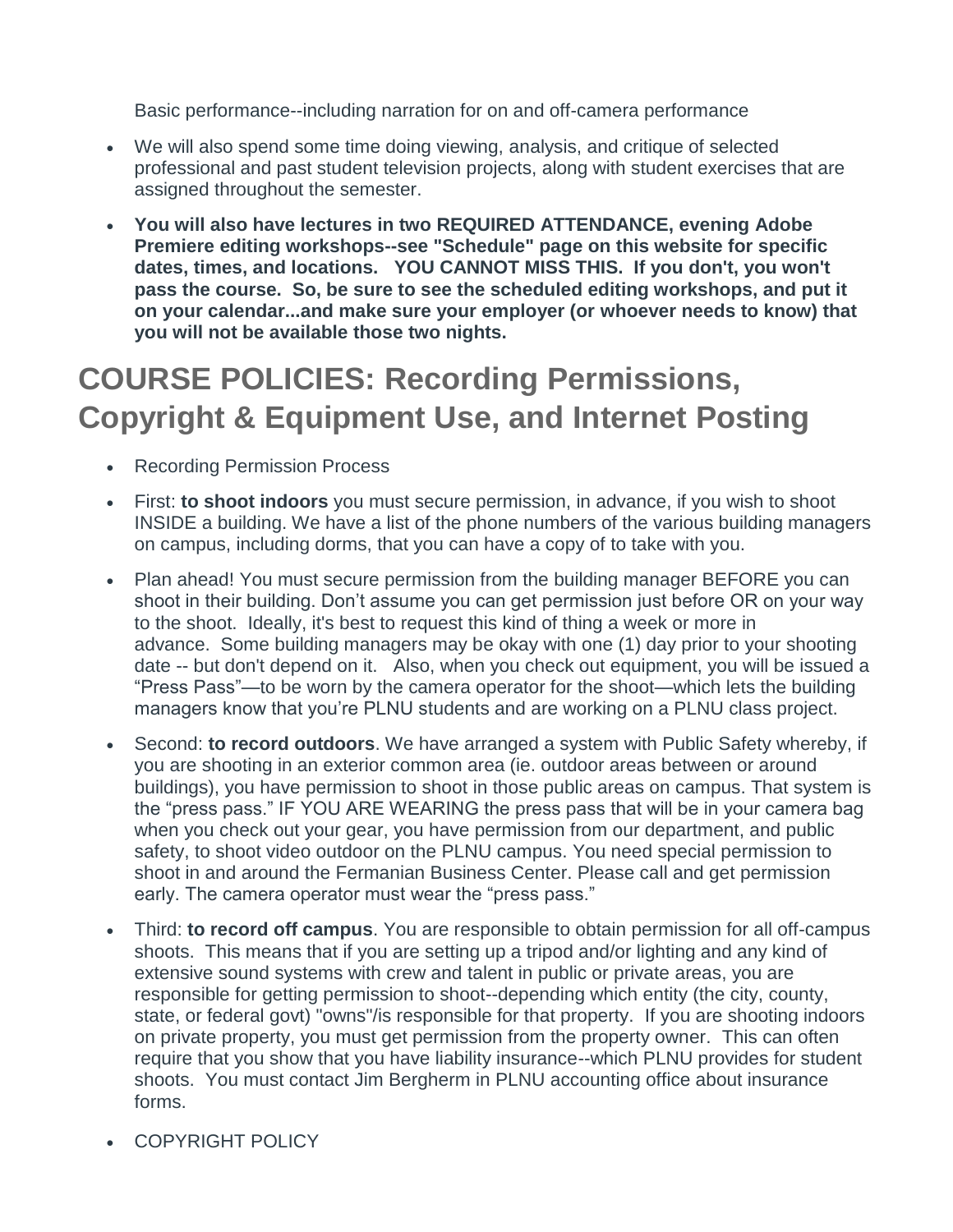- If you shoot video with signage (ie. Coca-cola) in the picture you must obtain the rights to show their logo in your footage if you plan to make your video public in any way. An example would be if you want to enter your video into a festival or post it on YouTube. This goes for PLNU signage as well. If you plan to have PLNU logos or signage in your video, you need to get permission from the school to use their copyrighted identifiers. The reason for this is clear. If your video defames the school in any way, you will not get permission. (The same is true of Coca-cola.) In most cases, assuming you are not doing anything to denigrate or besmirch the reputation of the school, permission will, most likely, be granted. We want you to be aware that use of PLNU signage is not automatically assumed. My suggestion is, if you want to do something controversial, don't include signage (PLNU or other) in your footage.
- COPYRIGHT RELEASE
- The PLNU Dept of Communication and Theatre owns the copyright to all student video and film projects created as individual or group projects. This includes projects created by the use of student's personal equipment OR the university's equipment in regular production courses and independent practicum course credit projects. The department has the right to make copies of student video and film projects, and display them on PLNU's Channel 23--the closed-circuit student cable channel, on the Point TV Vimeo channel, and at conferences and conventions for educational and program promotion purposes.
- EQUIPMENT USE FOR PROFESSIONAL PROJECTS
- The student **cannot use** equipment for professional production purposes without notification to the instructor. This includes getting paid by third parties for production services using university equipment or selling partial or completed projects to third parties. If a student desires to use university equipment for professional projects and wants to rent the equipment, they may do so -- going through the request process with the instructor and studio media operations manager. Also, if a student takes on a professional project, and the project was referred to the student by university personnel or the instructor, then the project client must agree to a financial donation to the university -- above and beyond payment to the student. This amount must be negotiated by the client and the instructor.
- INTERNET POSTS OF STUDENT PROJECTS
- Students cannot put their programs on the Internet or distribute their programs in any way without university permission. The student may receive permission from the department by notifying Dr. Hueth and specifying what project they would like to distribute, in what venue (eg. YouTube, Vimeo, etc.) and when. The department will work with students to find the widest possible audience for their projects.
- NOTE: Any violation of these policies will incur loss of equipment privileges.

# **Attendance & Equipment Policies**

• ATTENDANCE AND PARTICIPATION POLICY

•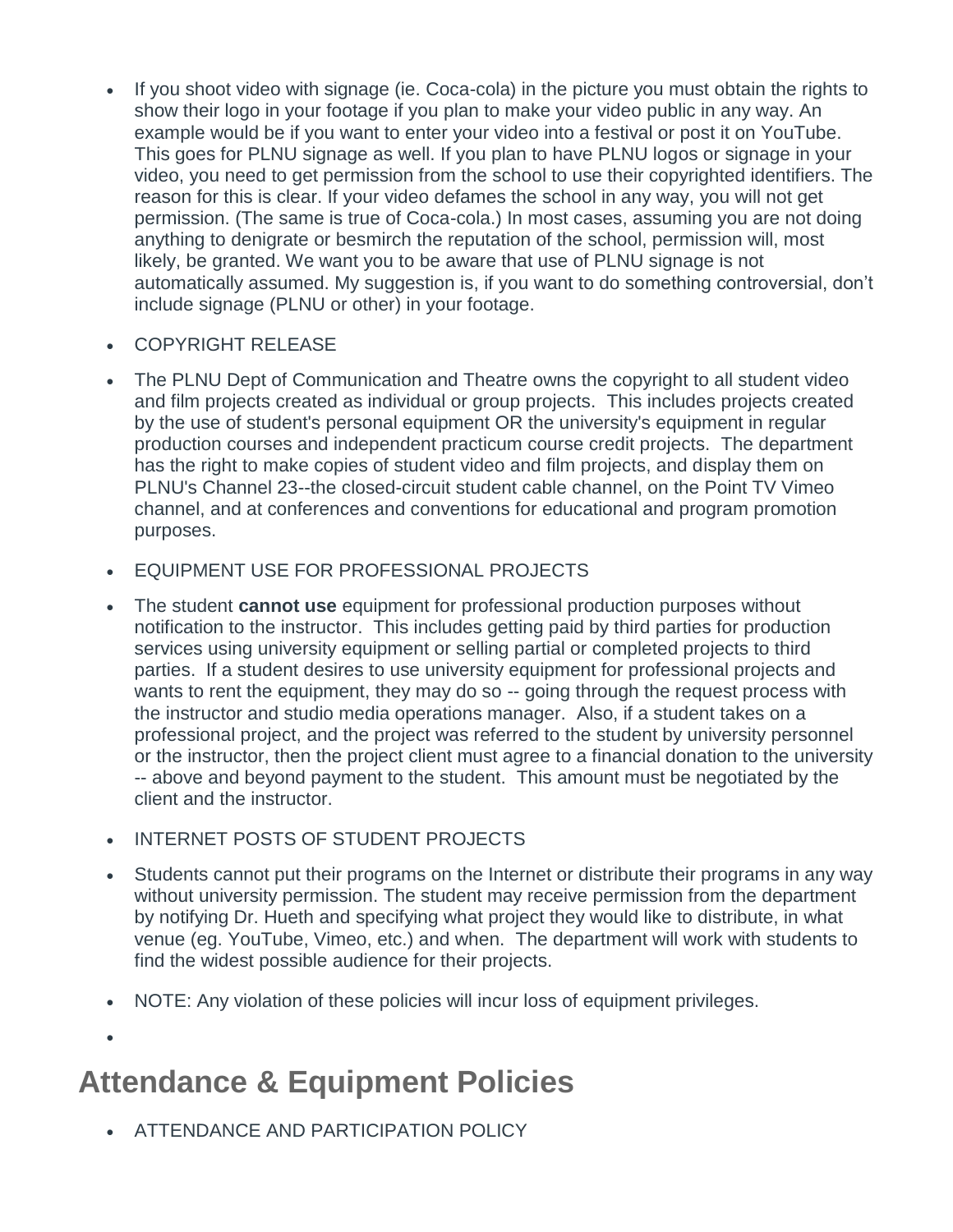• From the Provost: Regular and punctual attendance at all classes in which a student is registered is considered essential to optimum academic achievement. Therefore, regular attendance and participation in each course are minimal requirements to be met. There are no allowed or excused absences except when absences are necessitated by certain university-sponsored activities and are approved in writing by the Provost.

Whenever the number of accumulated absences in a class, for any cause, exceeds ten percent of classes (this is equivalent to 3 class session absences in this course), the faculty member has the option of filing a written report to the Vice Provost for Academic Administration which may result in de-enrollment, pending any resolution of the excessive absences between the faculty member and the student. If more than 20 percent (6 absences in this course) is reported as missed, the faculty member may initiate the student's de-enrollment from the course without advance notice to the student. If the date of de-enrollment is past the last date to withdraw from a class, the student will be assigned a grade of "F" or "NC." There are no refunds for courses where a deenrollment was processed.

- It is extremely important that you attend all course sessions, along with all of your scheduled project production sessions. I say this for several reasons:
- 1. Television production is a team effort and works best when the entire team is present. Always remember: others are depending on you to not only be present, but to perform well.
- 2. This is a very competitive business where the person with "the edge" will gain employment before others. The "edge" is often gained by prompt, consistent attendance in college classes.
- 3. There is much to learn, therefore, time is extremely precious.
- 4. There is very little repetition of areas in this course. Therefore, if you miss class session(s) on, say, camera or lighting (etc.), your understanding of technique and operation will be affected and, thus, it's quite likely that this lack of knowledge will be reflected in your work (your equipment competencies and especially your group project), and your grade will suffer.
- 5. Your attendance and participation grade will suffer.
- Allowances are made for extreme sickness or injury (eg. you can't walk to class), death in the family, and legitimate co- or extracurricular activities and events. If you must be absent from class, a note and/or call or visit to the instructor (or fellow student-producer if you're doing a group project shoot)--well in advance--is advised.
- EQUIPMENT AND FACILITIES
- Camcorders, microphones, lighting kits, and other equipment are available for check-out at the PLNU studio. Check-out and return times and policies are posted on the PLNU TV & Film bulletin board by the studio door. Unfortunately, we do not have enough equipment for everyone to use simultaneously. Students who do not abide by the policies will be penalized. Penalties include substantial late fee charges, and for those that abuse policies repeatedly: loss of equipment use privileges for the semester. Also, the person that checks out the equipment is responsible for the care of equipment. If equipment is lost or damaged, students are responsible for costs to replace or repair the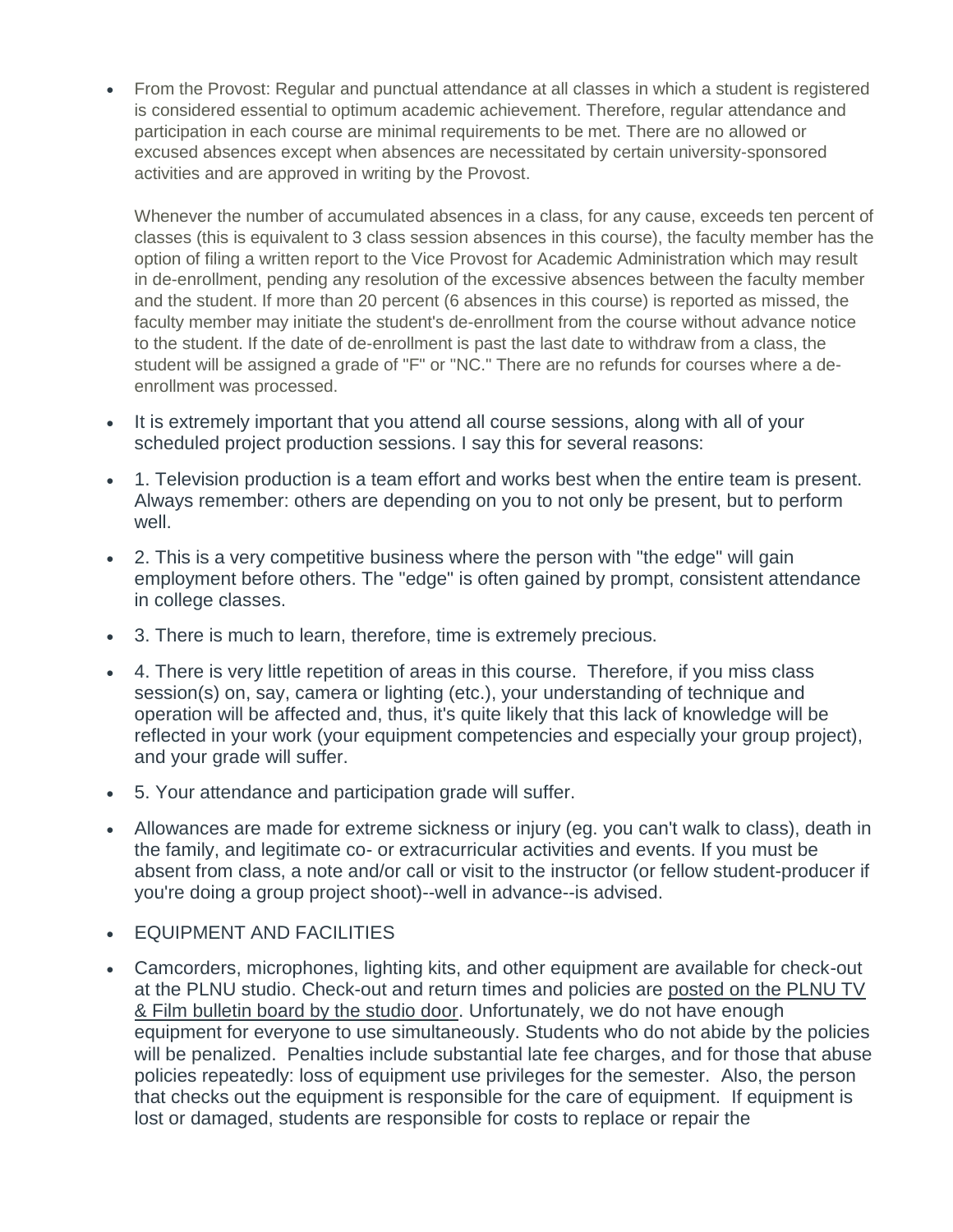equipment. See additional details posted on the equipment check-out policy sheet on the bulletin board by the TV studio door.

- Our equipment and facilities are not only academic labs, but are also professional production facilities for on and off-campus constituents. The success and improvement of the academic program in media studies at PLNU is dependent upon the condition, quality, and success of this facility.
- Eating and drinking is especially forbidden in the control room, the edit bays, and the studio. You will be required to clean-up, strike, and return all equipment and other items to their proper places after labs and project sessions. Also, please take everything out of the facility that you bring into the facility. If I, other faculty, or department TA's consistently find papers, books, scripts or other items traceable to a student, that student's participation grade will be affected. The studio and edit bays are work areas that need to be kept as neat and clean as possible.
- •
- **A Final Note:** please treat equipment as if it were your own, you depended upon it for your own livelihood, and you did not have any money to fix or replace it.

## **Test Information**

- •
- **VideoLab DVD-ROM Quizzes**
- You will have six (6) online, in-class, and timed quizzes spread throughout the semester on the textbook and VideoLab DVD-ROM content and quiz questions in each section. These sections include: process, camera, lights, audio, switcher, and editing.
- The test dates are included on the course schedule page on this website.
- **Final Exam**
- The final exam will consist of 173 selected objective questions (T/F and multiple choice) from the DVD-ROM quizzes-- AND -- selected questions from the textbook AND in-class lecture material. Here's the study guide for the textbook and in-class lecture material:

*What "pathos" is and includes The Elements of Drama What "plot" consists of The different kinds of "diction" in TV and film programs What "spectacle" consists of The meaning of "sympathy," "empathy," and "antipathy"*

- The exam will be on the Canvas website (like the VideoLab quizzes), so you will need to bring your laptop to class for the final exam.
- Test Date: **THURSDAY, DECEMBER 13, 2018, 1:30-4:00 P.M.**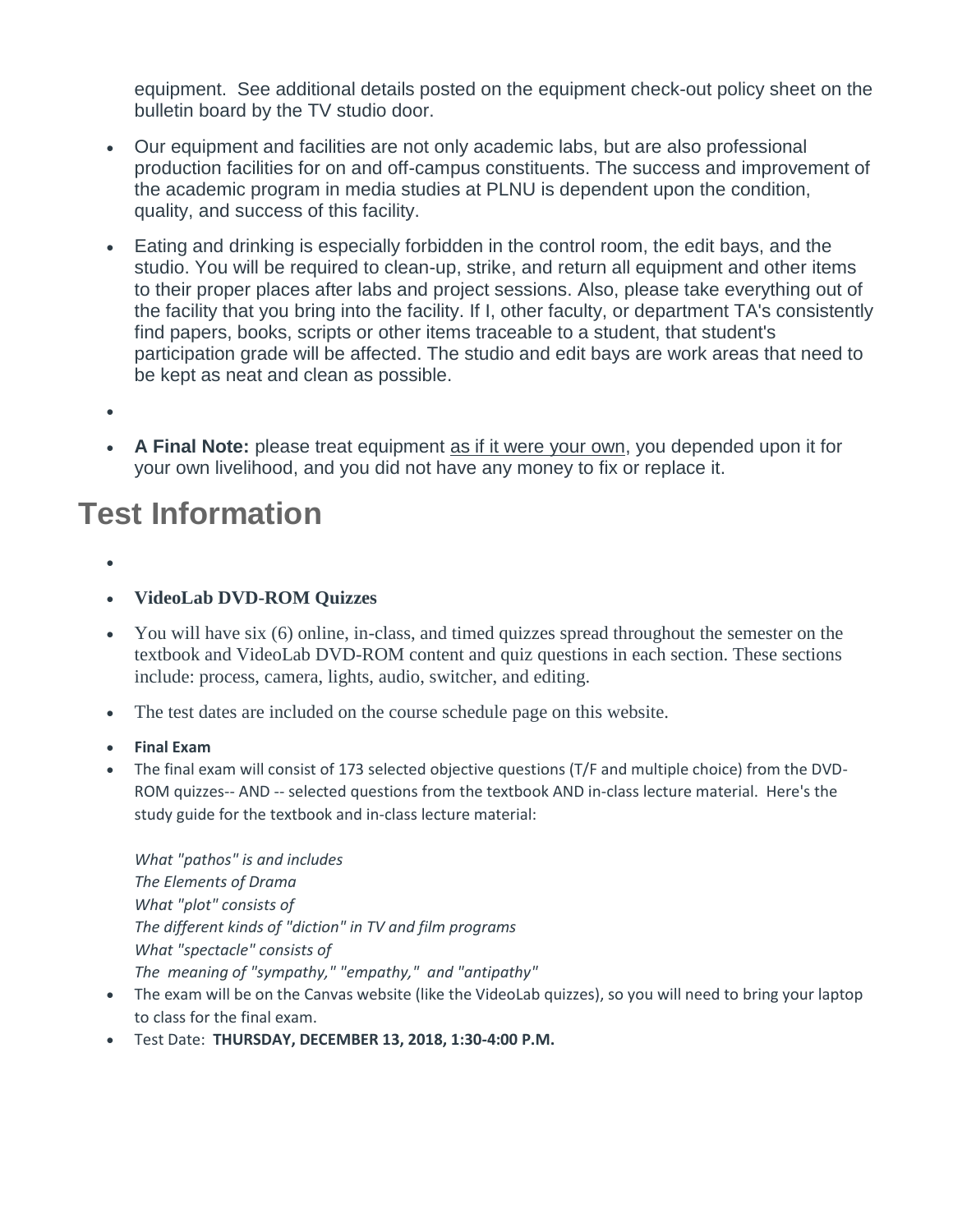# **Evaluation-Grading**

- Your grades for projects will be based upon the criteria and conventions of production identified in the VideoLab DVD-ROM, in class lectures and lab sessions, and in our inclass viewing and critique sessions. You will also be evaluated on your ability to work with others on the group and class projects--this includes your interpersonal skills, flexibility, dependability, teamwork skills, etc.
- What you will not be evaluated on:
- 1. The amount of TIME it took to accomplish the established requirements-assignments in this course;

2. The amount of EFFORT you expended to accomplish the assignments in this course; or

3. Your perceptions of the relative artistic and/or technical merits OR your roommate's, friend's, mother's--or any other family members' opinions of the quality of your work.

• You will be evaluated on the basis of **THE QUALITY OF YOUR PERFORMANCE/WORK** (based on your role: camera, directing, editing, audio, etc.), as determined by the instructors' combined experiences of over 45 years of screening entry-level student projects. Your grade will also be based on meeting deadlines and due dates detailed in this course.

#### Assignments & Weighting:

VideoLab DVD-ROM In-Class Online Tests (177) Production/Equipment Competencies--13 (all required or you flunk the course)--NO POINTS ACCUMULATED Point TV Project Production (100) Project Pitch-Proposal (100) First-Cut-Group Project (50) Group Project (300) Final Exam (173) Professional Socialization--attendance, attitude, participation, equipment care, etc. (100)

• Total Points: 1000

\* Students who participate in more than the required four (4) hours for *Point TV* program production will earn an extra credit point for every hour they invest -- up to 20 hours and 20 points. All students doing extra credit must record and submit their hours on the TV Workshop Production Timesheet (available as link on "Assignments" page on course website) by/before the final exam.

#### Grade Calculation:

Your course grade will be based upon the following cumulative point scale:

- 920-1000 A
- 900-919 A-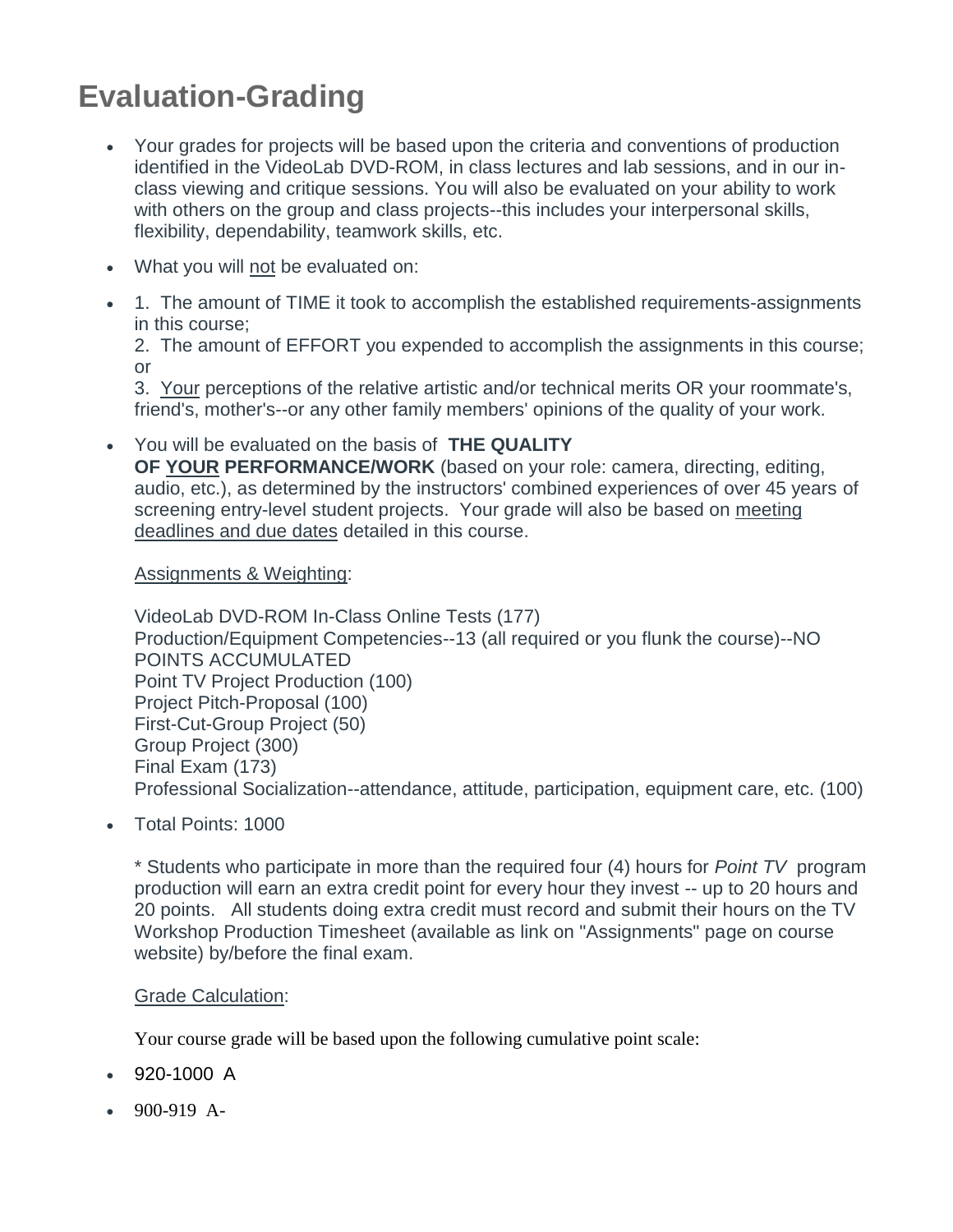- 880-899 B+
- 820-879 B
- 800-819 B-
- 780-799 C+
- 720-779 C
- 700-719 C-
- 680-699 D+
- 620-679 D
- 600-619 D-

## **Video Lab DVD-ROM**

- This course will include interactive DVD-ROM instruction on camera, lighting, audio, switching, editing, and the video production process. Our resource for this instruction will be Zettl's Video Lab 4.0 DVD-ROM. The DVD-ROM includes mini-video lectures, graphical and animated displays, interactive activities, and quizzes. You will need to load the DVD-ROM onto your laptop -- so that may be use the DVD on your own PC or Macintosh computer.
- You are required to go through all of the content on the DVD-ROM and complete all quiz questions in every section. This content and these questions will be included on the inclass, online, and timed tests that will occur throughout the semester. The "Schedule" page on this website includes all of the test dates.

•

## **Production Competencies**

• **IMPORTANT NOTE!**

Be sure to PRINT OUT all of the competency forms and the "Competency Completion Check Sheet" (at the bottom of this page) ...AND...bring them all to the studio this coming Tuesday--the FIRST Field Competency lab.

- You must complete the thirteen (13) assigned (AND REQUIRED) production/equipment competencies **to pass this course**. You must complete them during class time, or during out-of-class time by yourself (or group members) or with a studio TA. Also, the competencies must be completed by the deadlines provided--AS NOTED ON THE COURSE SCHEDULE. AND you are responsible for placing your completed and initialed competencies in your competency folder, and checked off all competencies on the "competency completion check sheet" in your folder. Your folder is located in the COM 243 cabinet drawer in the studio office area.
- Here are the competencies: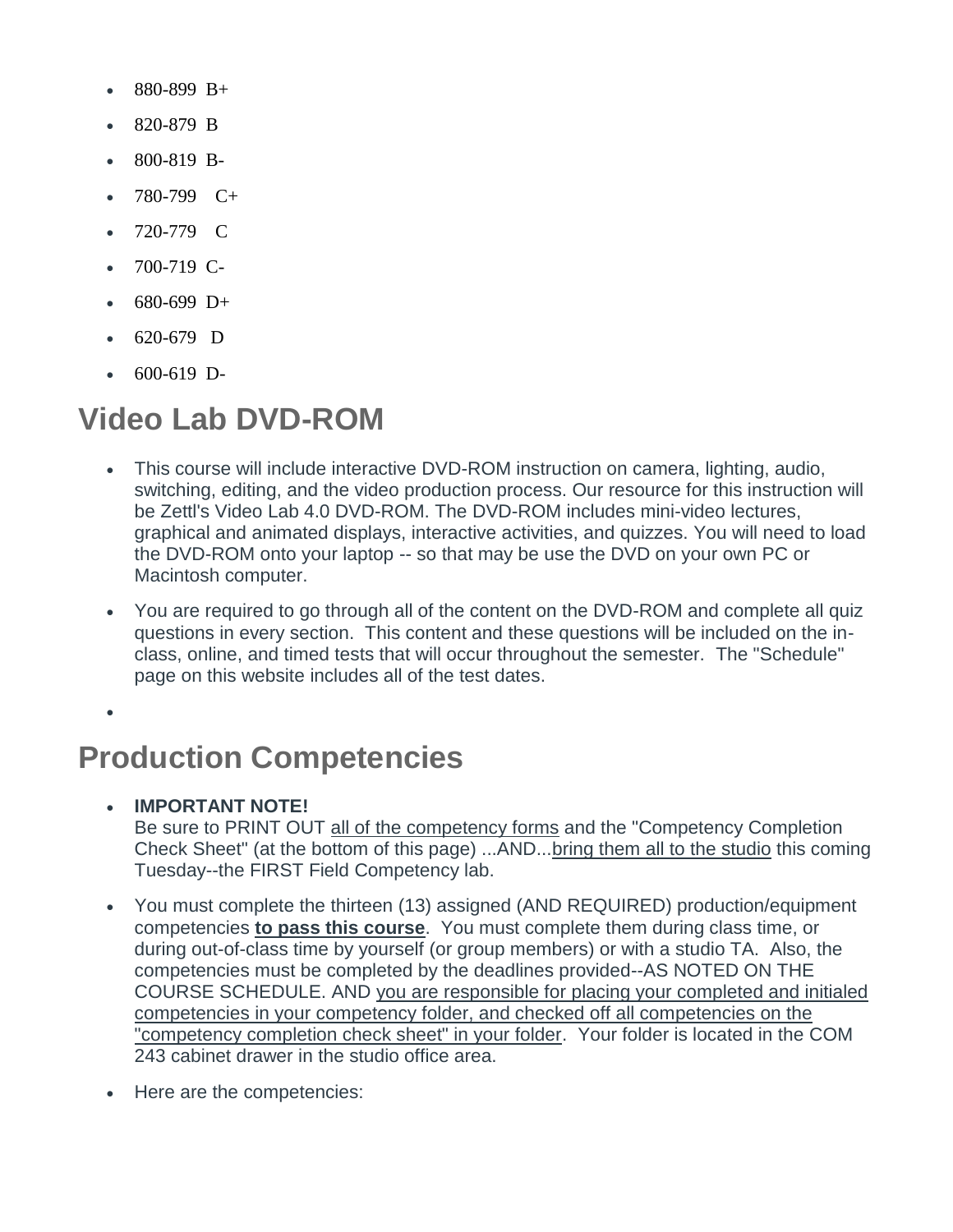- 1. Field Camera
	- 2. Field Lighting
	- 3. Field & Studio Sound
	- 4. Remote-Controlled Studio Cameras
	- 5. Studio Lighting
	- 6. Engineering
	- 7. Switcher & Servers
	- 8. \*Editing
	- 9. Teleprompter
	- 10. Performance
	- 11. Make-Up
	- 12. Graphics
	- 13. \*Directing
- \*NOTE: the directing competency is a pencil and paper exercise and is done as homework, and the edit competency is recorded on a DVD. Both of these competencies -- along with all of the other initialed competency forms -- must be placed into your competency file in the studio office area. All of the competency due dates are listed on the course schedule.
- Links to the competency completion sheets are provided below. Some competencies will be started and **completed in lab sessions,** and others will require some out of class group or individual work. Please print out the "Competency Completion Check Sheet doc" (see below) and keep it in your competency folder in the studio office area. Be sure to bring your individual competency sheets on the day(s) that we are working on and completing these (or screening them in class)--based on the course schedule.
- **Competency Completion Check Sheet Form: [COM 243 Competency Completion](https://canvas.pointloma.edu/courses/42037/files/2069952/download?wrap=1)  [Check-Sheet.docx](https://canvas.pointloma.edu/courses/42037/files/2069952/download?wrap=1)**
- **Competency Forms**
	- 1. [Field Camera Competency-1.docx](https://canvas.pointloma.edu/courses/42037/files/2069900/download?wrap=1)
- 2. [Studio & Field Sound Competencies.doc](https://canvas.pointloma.edu/courses/42037/files/2069893/download?wrap=1) **國**
- 3. [Field LightComp.docx](https://canvas.pointloma.edu/courses/42037/files/2069958/download?wrap=1)
- 4. Directing the Short Film or News/Doc competencies (handout); [Directing Competency](https://canvas.pointloma.edu/courses/42037/files/2069961/download?wrap=1)

\*Media com majors do the short film or news/doc, and journalism and broadcast journalism do the news/doc competency

• 5. Editing--jAdobe Premiere editing software--form provided by Rick, and you can buy DVD from him. This competency REQUIRES ATTENDING TWO 3-HOUR EVENING EDIT SESSIONS. This competency (as with all of the others) ARE REQUIRED TO PASS THIS COURSE. So, all must attend, even if you already know Adobe Premiere editing--all must be able to work with our file management and other systems. See the Course Schedule and put these dates and times on your calendar as soon as possible. NO EXCUSES will be accepted for missing these sessions -- except for death in the family or your own death. ;-)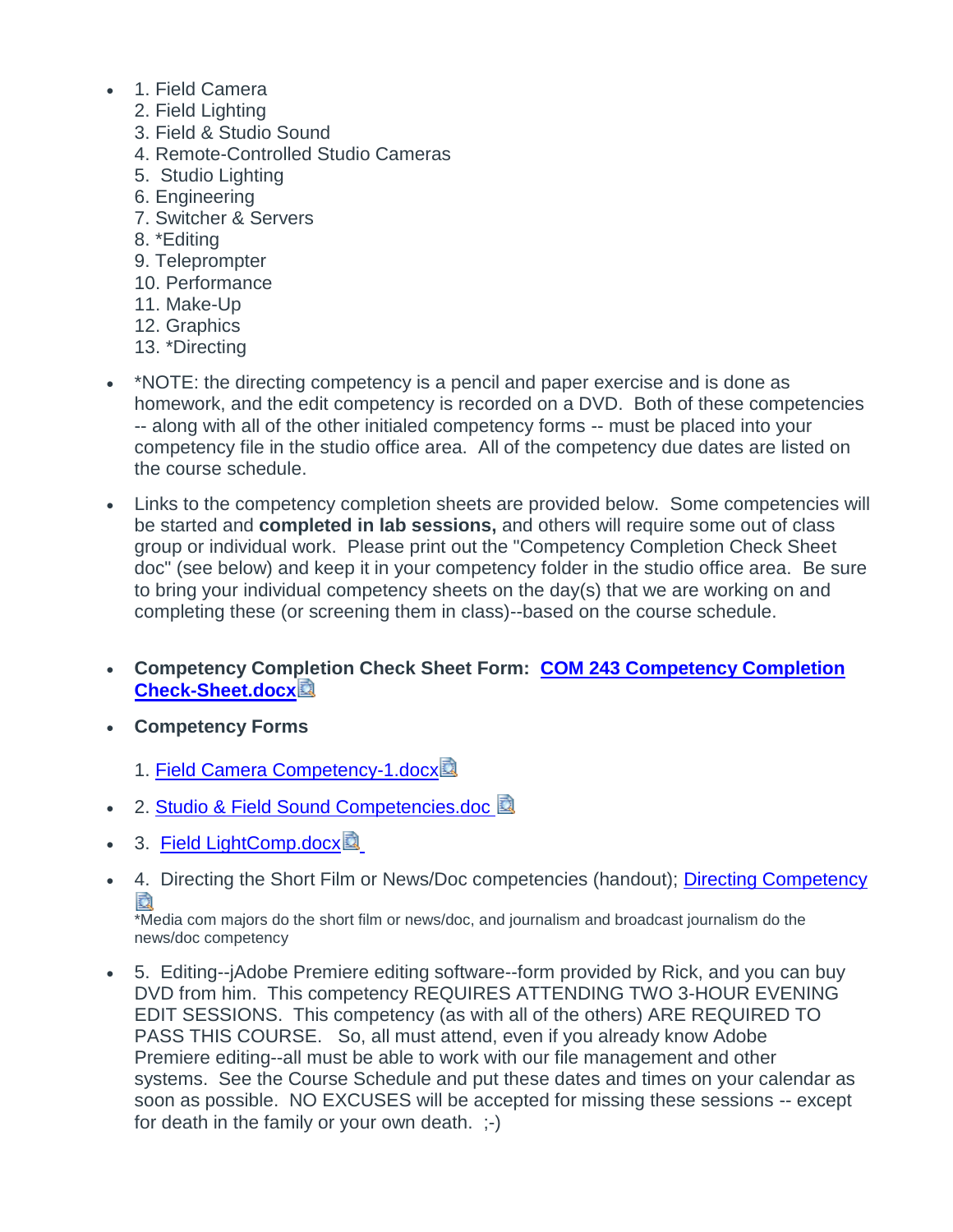- 6. [EngineeringComp.doc](https://canvas.pointloma.edu/courses/42037/files/2069933/download?wrap=1)
- 7. StudioCamCompetency.doc
- 8. [Studio Lighting Competency.docx](https://canvas.pointloma.edu/courses/42037/files/2069931/download?wrap=1)
- 9. [GraphicCompetency.docx](https://canvas.pointloma.edu/courses/42037/files/2069929/download?wrap=1)
- 10. [Teleprompter Competency.doc](https://canvas.pointloma.edu/courses/42037/files/2069930/download?wrap=1)
- 11. [Switcher & Server Competency.doc](https://canvas.pointloma.edu/courses/42037/files/2069892/download?wrap=1)
- 12. [Make Up Competency.docx](https://canvas.pointloma.edu/courses/42037/files/2069925/download?wrap=1)
- 13. [PerformanceComp.doc](https://canvas.pointloma.edu/courses/42037/files/2069924/download?wrap=1) : also, print out and bring to class: Performance [workshop.doc](https://canvas.pointloma.edu/courses/42037/files/2069923/download?wrap=1)<sup>2</sup>

### **EXTREMELY IMPORTANT NOTE:**

• YOU ARE RESPONSIBLE TO PLACE YOUR COMPETENCIES IN YOUR COMPETENCY FOLDER IN THE CABINET IN THE STUDIO OFFICE--as you complete them. Be sure to use the check-sheet (see link provided above) to keep track of your completion of your competencies in your competency folder. At the end of the semester, your folder will be checked to document that all competencies are completed- with student name, date, and either instructor (Hueth or Moncauskas) or TA initials included on each competency form. If any competencies are not completely filled out or are missing from your folder, A COURSE GRADE OF "F" WILL BE ENTERED FOR THIS COURSE.

### **Extra Credit!**

•

• Screen and analyze production and writing techniques of news stories, short documentaries, and/or short films -- see links below.

Submit a 2-page, typed, double-spaced report, and get up to 2 points of extra credit for each report!

- **Links to samples of shows below and other helpful sites:**
- **For short films:**

Broadcast Education Association award-winning university student films--just click on URL, then scroll down to "Narrative" and click on the film title. <http://www.beaweb.org/2013/festival-sv.html> (Links to an external site.)Links to an [external](http://www.beaweb.org/2013/festival-sv.html) site.

- Short PLNU student films with no diction/words/dialogue/monologue/narration—only scenic descriptions: (past COM 243 and some advanced projects):
- *[Promenade The Cycle](https://pointtv23.com/scriptwriting-textbook-examples/)*
- **[The Best Day of Your Life](https://pointtv23.com/scriptwriting-textbook-examples/) (**
- **[The Lot](https://pointtv23.com/scriptwriting-textbook-examples/)**
- *[The Cycle](https://pointtv23.com/scriptwriting-textbook-examples/)*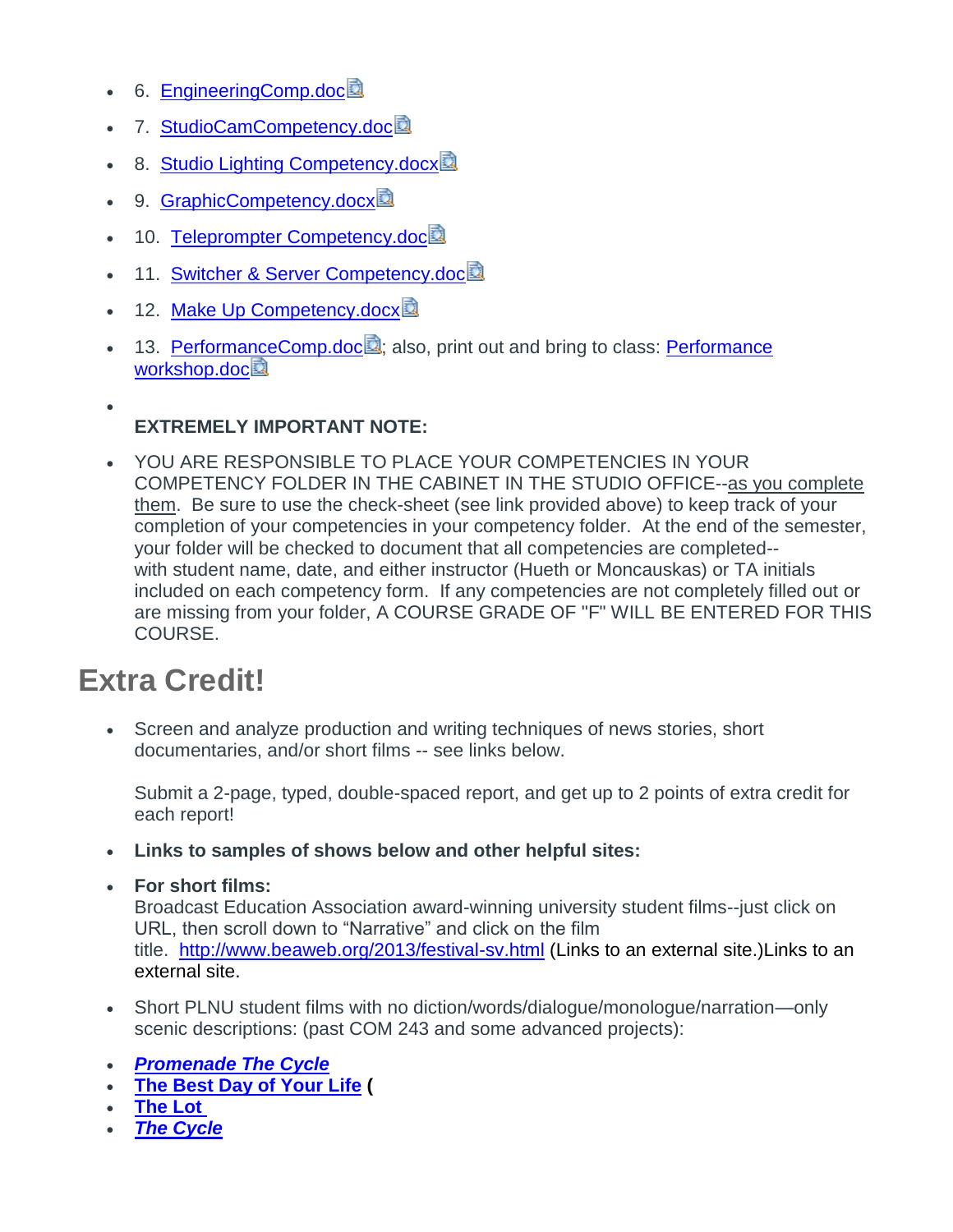- **For news stories, documentaries, etc.:**
- Award-Winning Feature News stories News Feature Stories: [http://competitions.nppa.org/best-of-photojournalism/solo-video](http://competitions.nppa.org/best-of-photojournalism/solo-video-journalist-feature-photography/)[journalist-feature-photography/](http://competitions.nppa.org/best-of-photojournalism/solo-video-journalist-feature-photography/)
- Elliot Rausch Short Documentaries [http://www.eliotrausch.com](http://www.eliotrausch.com )

# **Schedule**

- This schedule contains course topics, the VideoLab DVD-ROM test dates, assignment and project due dates, competency due dates, and the two, evening, Adobe Premiere editing workshops (BOTH SESSIONS REQUIRED ATTENDANCE) in this course.
- **WEEK 1**
- THURSDAY, 8/30/18 Meet: RLC 108 READING: none
	- A. Student introductions & goals
	- B. Screen-scan sample *Studio 243* class project
	- C. Introduction to VideoLab DVD-ROM & Quiz Questions
	- D. The VideoLab DVD-ROM and the in-class tests
- **WEEK 2**
- TUESDAY, 9/4/18 Meet: RLC 108 READING: Ch's 1, 2, 3 **Process Test (IN-CLASS & BRING YOUR LAPTOP!)**
	- A. Process test
	- B. Intro to course, syllabus, expectations
	- C. Pathos & the Elements of Drama
	- D. Studio tour and your production competencies folder
- THURSDAY, 9/6/18 Meet: RLC 108; then studio READING: Ch's 5, 6, 7, 8 **Camera Test (IN-CLASS & BRING YOUR LAPTOP!)** A. Camera test-- in class
	- B. Pitch Assignment & Readings
	- C. Group Project Assignment
	- D. Intro to cameras, lenses, operation, and composition, etc. & tripods (studio)
- •

### **WEEK 3**

• TUESDAY, 9/11/18 Meet: Studio **\*Bring all of your competency forms and the "Competency Completion Check Sheet" (with your names on all of them!)** \*Pick up cams and take to grassy area between Ryan Learning Center and Nicholson

Commons

READING: review camera chapters

A. Field camera set up and operation & Group Work: Start Field Camera Competency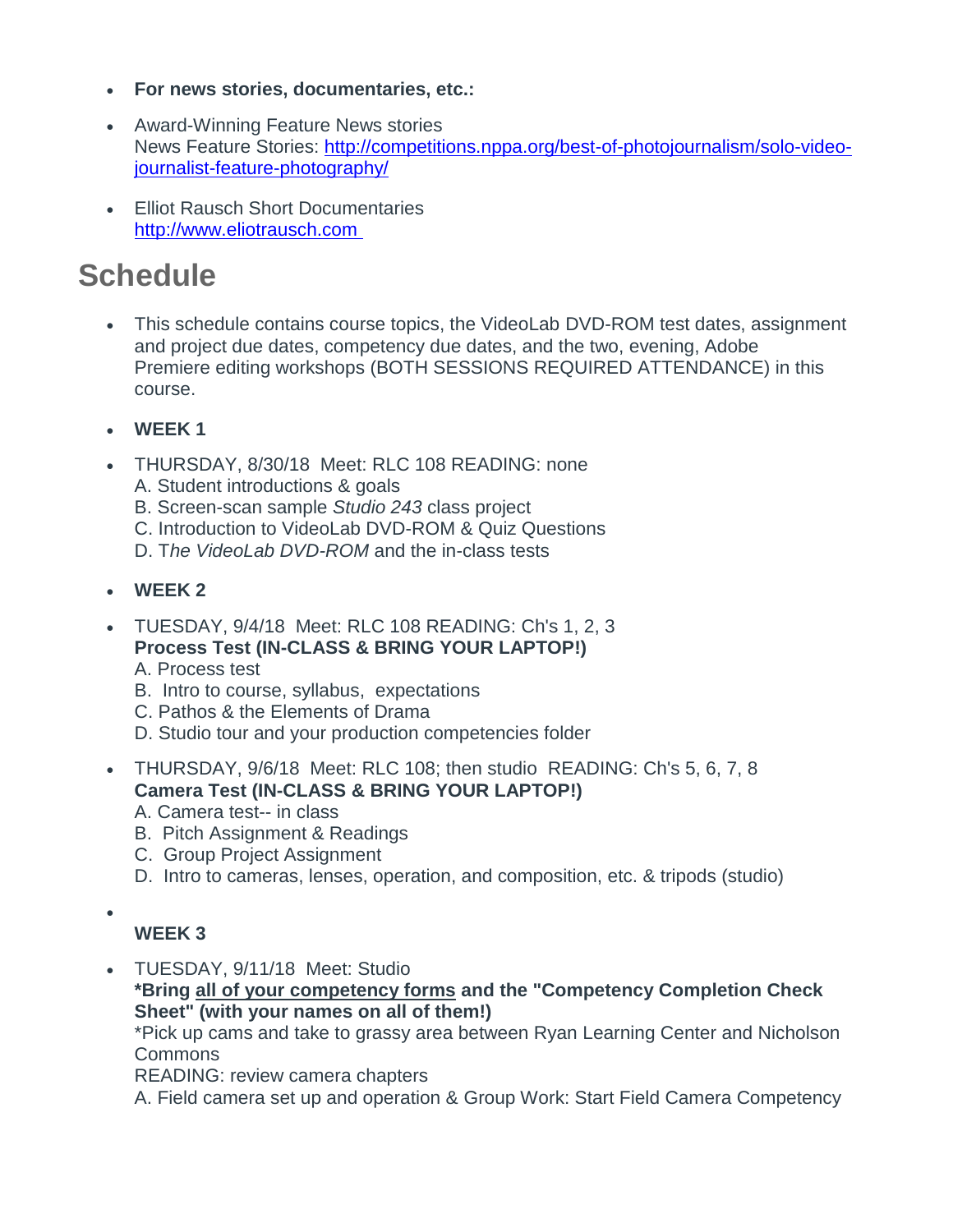- THURSDAY, 9/13/18 Meet: Studio A. Pick up cameras and work on field camera competency
- •
- **WEEK 4**
- TUESDAY, 9/18/18 Meet: RLC 108; then Studio READING: review 11 & 12 **Lighting Test (IN-CLASS & BRING YOUR LAPTOP!) FIELD CAMERA COMPETENCY DUE**
	- A. Screen field camera competency
	- B. Lighting treatments and angles
	- C. Lighting Kits & Set Up (in studio)

THURSDAY, 9/20/18 Meet: Meet: Studio: pick up lighting kits and take to RLC 108 READING: review lighting chapters A. Start Field Lighting Competency: Group Work--Lighting an Indoor Set Group 1: 3-point Group 2: 2-point dramatic --cameo Group 3: 2-point dramatic w/BG color Group 4: Silhouette, Umbrella, and bounce light Group 5: outdoor set--using sun and bounce card(s)

**WEEK 5**

•

- TUESDAY, 9/25/18 Meet: RLC 108 READING: Ch's 9 & 10 **Audio Test (IN-CLASS & BRING YOUR LAPTOP!) FIELD LIGHTING COMPETENCY DUE**
	- A. Audio test
	- B. Screen field lighting competencies
	- C. Review microphones, controls, aesthetics
	- D. Project Pitch Proposal Assignment (review and Q & A)
- THURSDAY, 9/27/18 Meet: Studio READING: review 9 & 10 A. Group A: Studio sound (in control rm); Group B: mic types, operation, placement (in studio)
- •

#### **WEEK 6**

- TUESDAY, 10/2/18 Meet: Studio READING: 11 & 12
	- A. Demo field sound competency
	- B. Pick up cameras, mics, etc., and work on field sound competency
- THURSDAY, 10/4/18 Meet: RLC 108 READING: handout/link to be provided **PROJECT PITCHES DUE**

A. Directing News and Documentary: Pre-Production Planning, Process, Terminology & **Technique** 

B. Screen news stories and documentary clips

C. Directing Competency: Envisioning and Directing a News/Doc (for news/doc project students)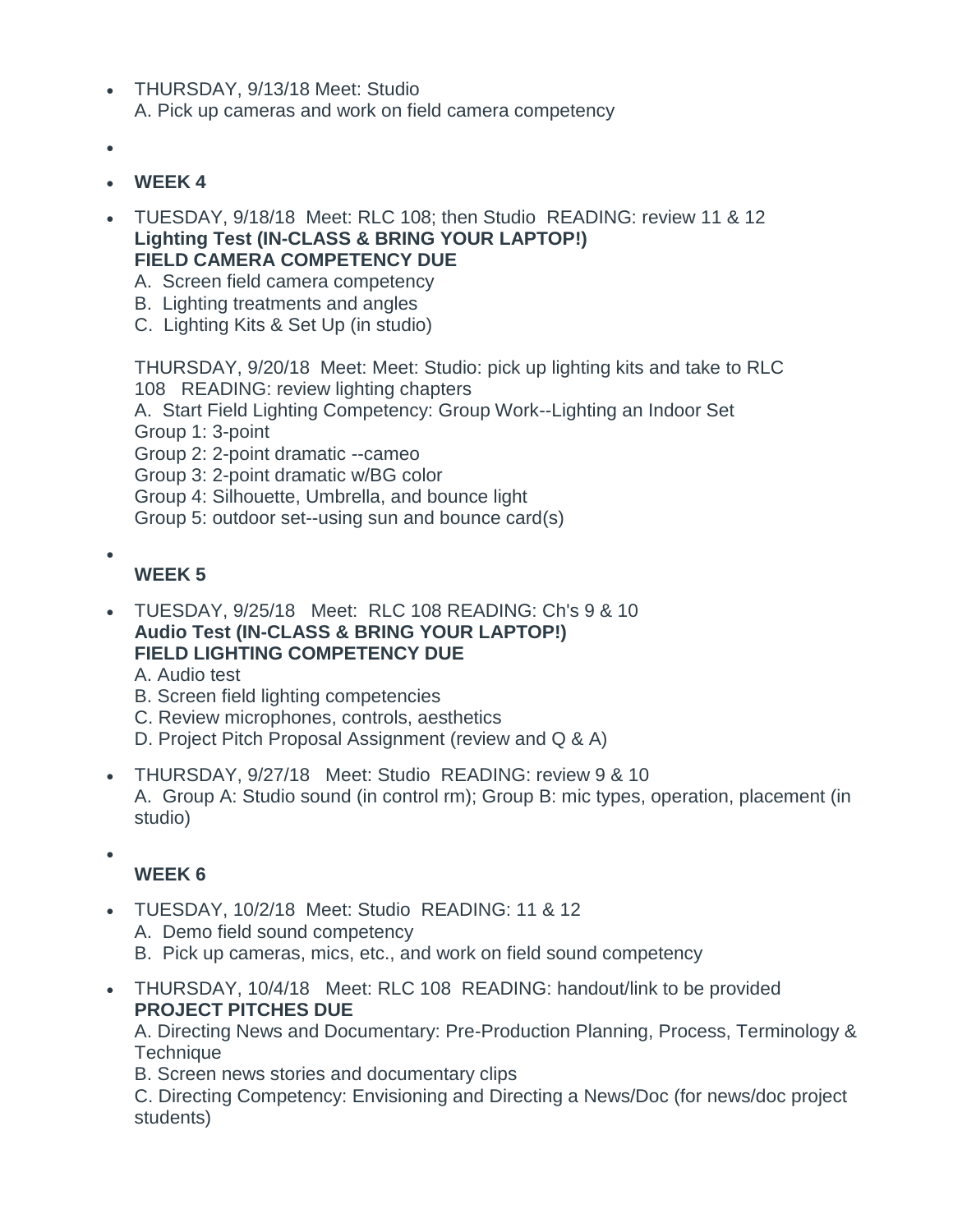- •
- **WEEK 7**
- MONDAY, 10/8/18 -- **ADOBE PREMIERE (AP) EDIT LAB 1 IN BRESEE LAB, 6-9 P.M.**
- TUESDAY, 10/9/18 Meet: RLC 108 READING: review lighting ch's; ch. 19 A. Directing The Short Film: Pre-Production Planning, Process, Terminology & Technique
- •

THURSDAY, 10/11/18 Meet: RLC 108 READING: ch. 17.2, and handout/link to be provided

### **Editing Test (IN-CLASS & BRING YOUR LAPTOP!)**

- A. Editing Test
- B. Editing: How it Works, Functions, Principles
- C. Project Pitches returned, projects selected, & create group project production teams

#### **WEEK 8**

- MONDAY, 10/15/18 -- **ADOBE PREMIERE (AP) EDIT LAB 2 IN BRESEE LAB, 6-9 P.M.**
- TUESDAY, 10/16/18 Meet: RLC 108 READING: review chapter 19; read ch. 20 **DIRECTING COMPETENCY DUE--just put in your file SOUND COMPETENCY DUE**
	- A. Screen sound competency
	- B. Case Study & Process: Editing a News Story/Documentary program
- THURSDAY, 10/18/18 Meet: RLC 108 READING: review ch's 19 & 20 A. Case Study & Process: Editing a Short Film
- **WEEK 9**
- TUESDAY, 10/23/18 Meet: Studio READING: review ch's 6-8 **STUDIO CAMERA COMPETENCY DUE--bring form to class** A. Remote control studio camera operation & jib camera operation & practice B. Complete studio camera operation competency--bring to studio
- THURSDAY, 10/25/18 Meet: Studio READING: review ch. 6.2 **ENGINEERING COMPETENCY DUE--bring to class** A. Intro to Engineering: White Balance, Waveform Monitors, Shading, etc. B. Complete engineering competency
- •
- **WEEK 10**
- TUESDAY, 10/30/18 MEET: Studio READING: review ch's 11 & 12 **EDITING COMPETENCY DUE** A. Studio lighting: equipment, operations, techniques
- THURSDAY, 11/1/18 MEET: RLC 108 & studio READING: Chapters 13 & 14; review ch. 5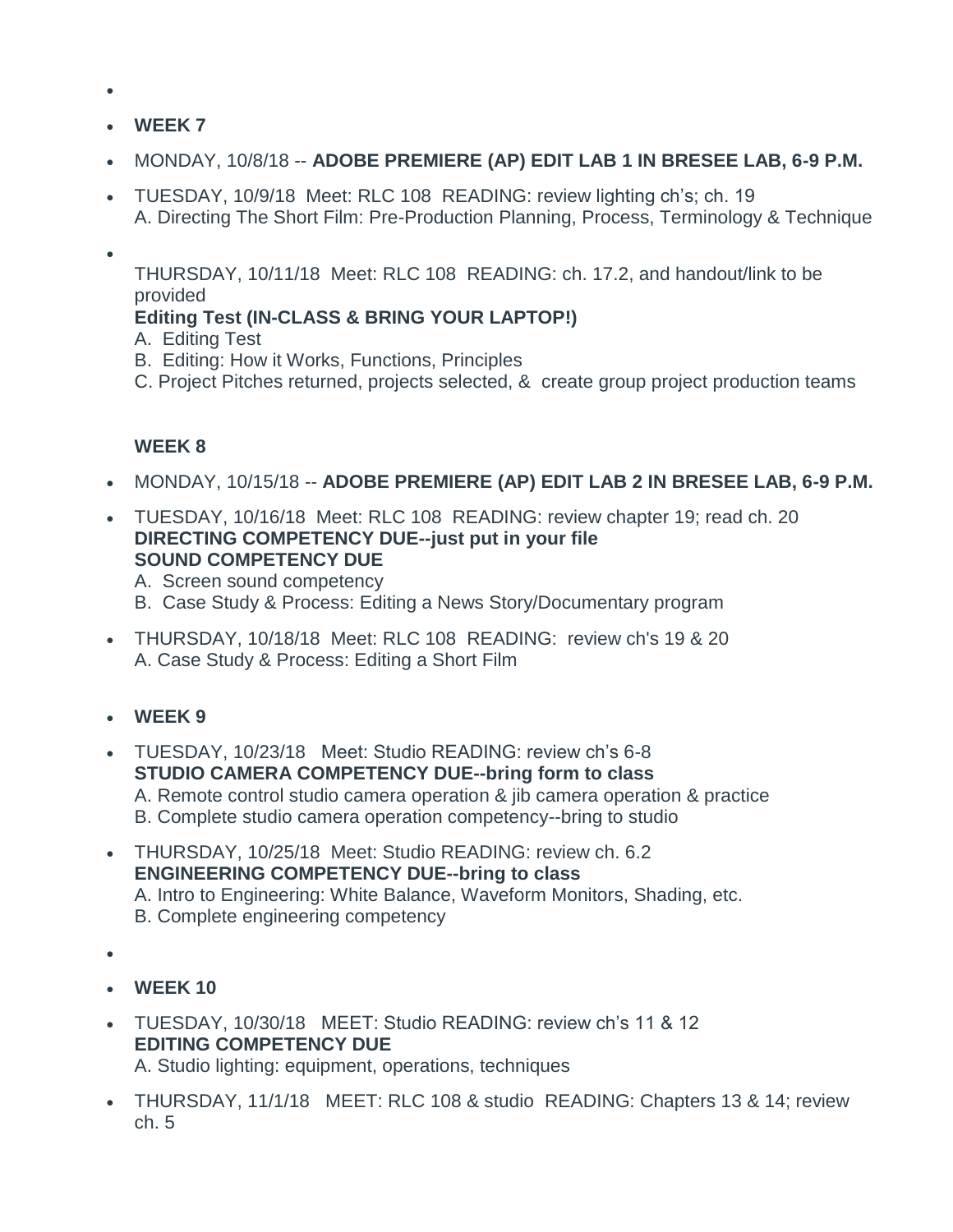#### **Switching Test (IN-CLASS & BRING YOUR LAPTOP!)**

A. Switching test

B. Group A: Intro to Video Recording & Storage Systems, Effects and Switching; Group

B: Adobe Premiere -- transitions & visual FX

### **WEEK 11**

•

•

• TUESDAY, 11/6/18 Meet: Studio READING: review ch's 13 & 14 **TD-SWITCHING COMPETENCY DUE--bring to studio STUDIO LIGHTING COMPETENCY DUE--put in folder** A. All complete switcher competency

THURSDAY, 11/8/18 Meet: RLC 108 READING: review ch's 13 & 14 **GROUP PROJECTS (1ST CUT) DUE** A. Screen 1st cuts-group projects

•

### **WEEK 12**

- TUESDAY, 11/13/18 Meet: Studio READING: Chapter 16 A. Group A: Teleprompter Operation B. Group B: Performance C. Teleprompter, Performance, and Make Up Competency Prep
- THURSDAY, 11/15/18 Meet: Studio READING: review chapter 16 **TELEPROMPTER, PERFORMANCE & MAKE-UP COMPETENCIES DUE--bring to studio**

A. Complete Teleprompter, Performance, and Make Up Competencies

•

#### **WEEK 13**

- TUESDAY, 11/20/18 Meet: RLC 108 READING: Chapter 15.1 A. Aesthetics & techniques of graphics
- THURSDAY, 11/24/16 -- NO CLASS--HAPPY THANKSGIVING!

•

- **WEEK 14**
- TUESDAY 11/27/18 Meet: Studio READING: review 15.1 A. Xpressions graphics software—operational features & graphics competency
- •

THURSDAY, 11/29/18 Meet: RLC 108 READING: Chapters 1-4 **GROUP PROJECTS (FINAL CUT) DUE**

A. Screen projects

B. Discuss & plan *Studio 243* class project: process & timeline, leadership roles, crew assignments, etc.

C. Directing Studio 243: Planning & Preparation, Directoral Language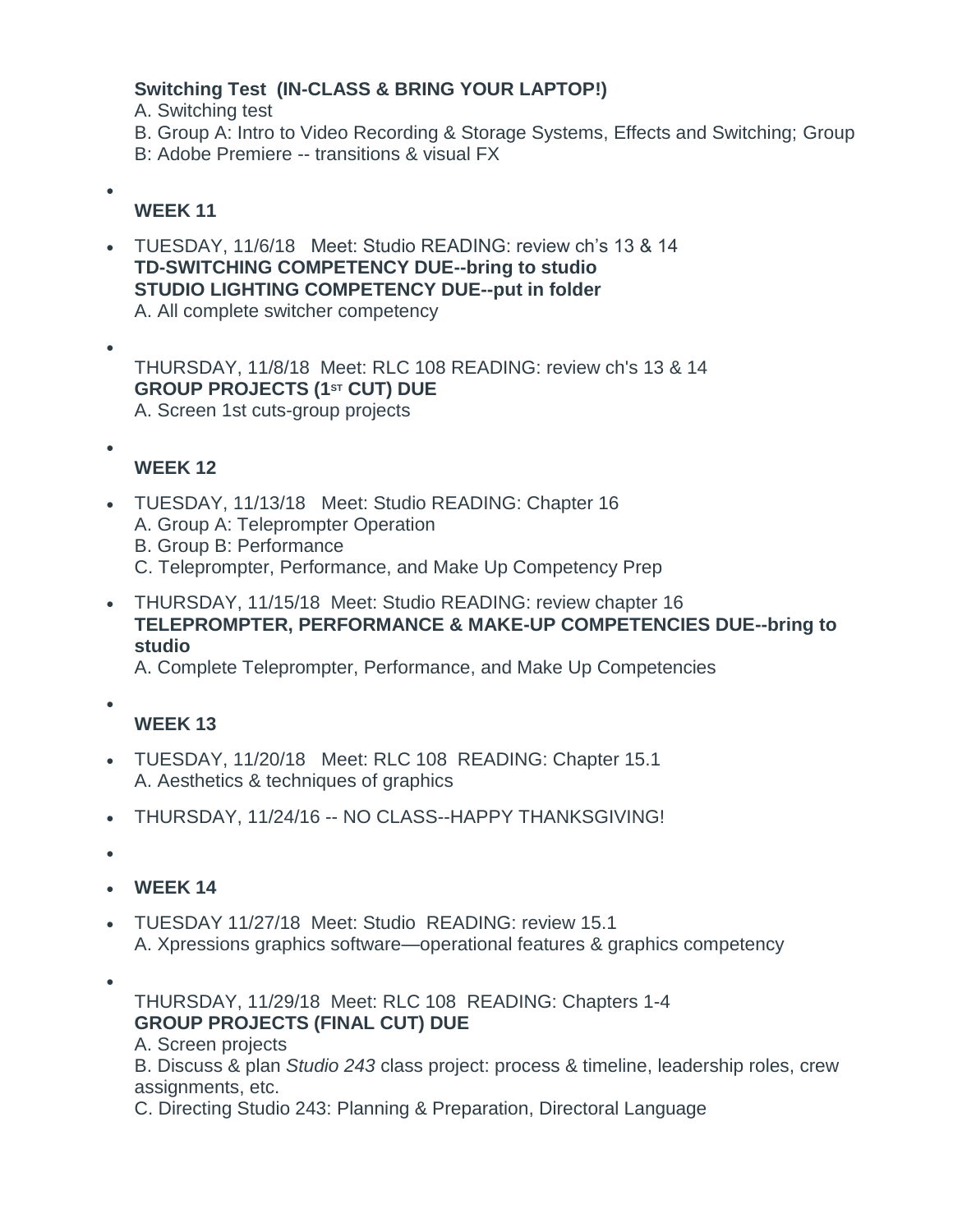- **WEEK 15**
- TUESDAY, 12/4/18 Meet: Studio READING: review appropriate ch's based on project role on *Studio 243* **GRAPHICS COMPETENCY DUE--save your graphics competency in Xpressions COM 243 FALL 2018 Graphics Competency Folder** A. Rehearse *Studio 243*
- THURSDAY, 12/6/18 Meet: Studio READING: review as needed A. *Studio 243* taping
- •
- **FINAL EXAM: THURSDAY, DECEMBER 13, 2018, 1:30-4:00 P.M.**

### **PLNU Academic Behavior Policy**

See the university's new policy included in the PLNU undergraduate handbook:

Both faculty and students at Point Loma Nazarene University have the right to expect a safe and ordered environment for learning. Any student behavior that is disruptive or threatening is a serious affront to Point Loma Nazarene University as a learning community. Students who fail to adhere to appropriate academic behavioral standards may be subject to discipline. Although faculty members communicate general student expectations in their syllabi and disruptive student conduct is already addressed in the Undergraduate Student Handbook, the purpose of this policy is to clarify what constitutes disruptive behavior in the academic setting and what actions faculty and relevant administrative offices may take in response to such disruptive student behavior.

"Disruption," as applied to the academic setting, means classroom, instructor or classmaterelated student behavior that a reasonable faculty member would view as interfering with or deviating from normal classroom, class-related, or other faculty-student activity (advising, cocurricular involvement, etc.). Faculty members are encouraged to communicate positive behavior expectations at the first class session and to include them in course syllabi. Examples of disruptive classroom behavior include, but are not limited to:

- persistent speaking without being recognized or interrupting the instructor or other speakers;
- overt inattentiveness (sleeping or reading the newspaper in class);
- inordinate or inappropriate demands for instructor or classroom time or attention;
- unauthorized use of cell phone or computer;
- behavior that distracts the class from the subject matter or discussion;
- unwanted contact with a classmate in person, via social media or other means;
- inappropriate public displays of affection;
- refusal to comply with reasonable instructor direction; and/or
- invasion of personal space, physical threats, harassing behavior or personal insults.

The policy applies if the behavior is reported by a faculty member or academic administrator and occurs exclusively or primarily in a student-faculty member interaction. Incidents which involve both academic and non-academic behavior may result in responses coordinated by the Vice Provost for Academic Administration and the Dean of Students.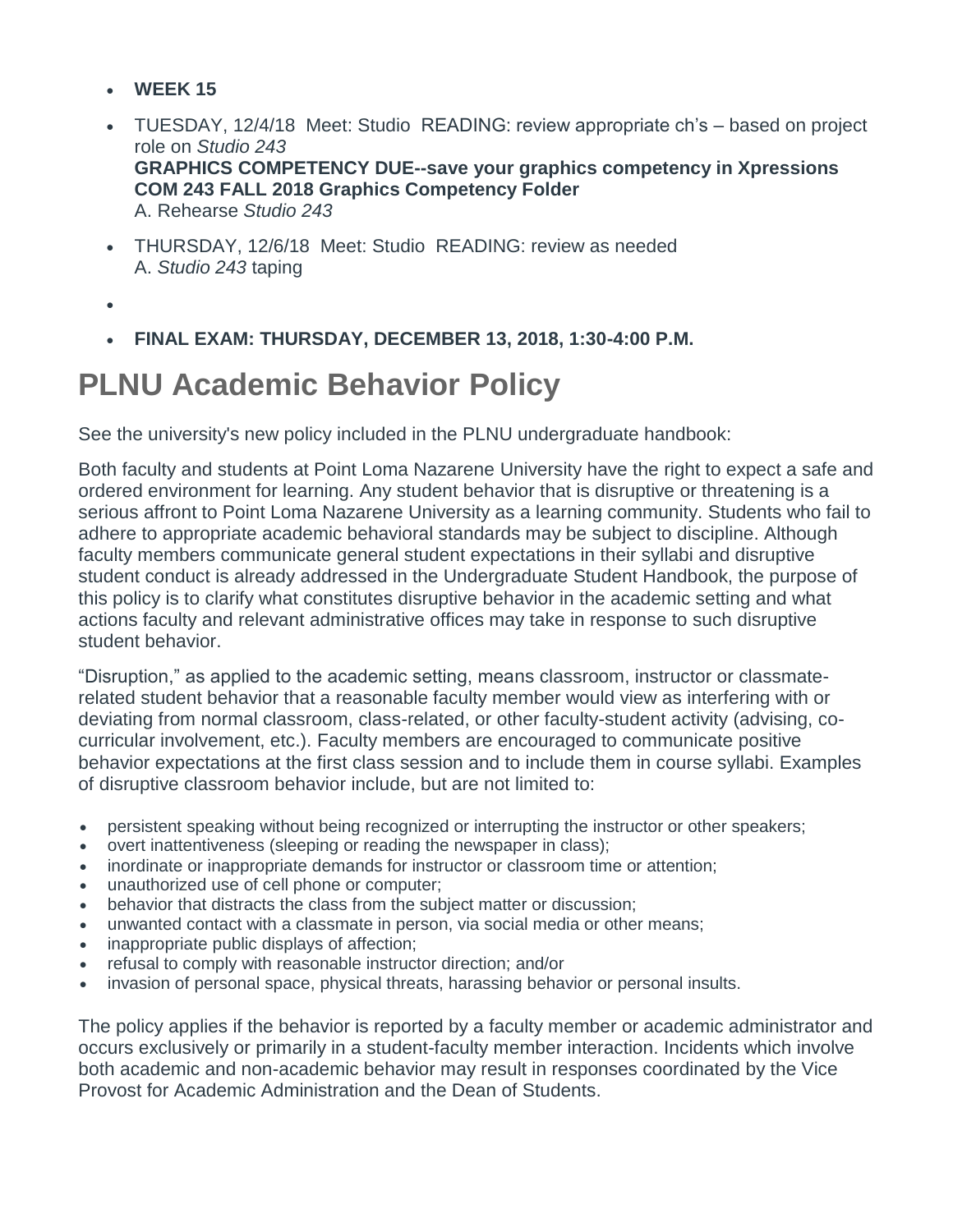Civil and polite expression of disagreement with the course instructor, during times when the instructor permits discussion, is not in itself disruptive behavior and is not prohibited.

Some students possess medical or psychological conditions that may affect functioning within the standards of the university. Although such students may be considered disabled and are protected under the Rehabilitation Act/ADA, they are required to meet the fundamental university academic and behavioral policy as described in the Student Handbook, Undergraduate Catalog and/or faculty syllabi.

# PLNU Attendance and Participation Policy

### **PLNU ATTENDANCE AND PARTICIPATION POLICY®**

Regular and punctual attendance at all classes is considered essential to optimum academic achievement. If the student is absent from more than 10 percent of class meetings, the faculty member can file a written report which may result in de-enrollment. If the absences exceed 20 percent, the student may be de-enrolled without notice until the university drop date or, after that date, receive the appropriate grade for their work and participation. See [Academic Policies](http://catalog.pointloma.edu/content.php?catoid=18&navoid=1278) in the Undergraduate Academic Catalog.

# PLNU Academic Honesty Policy

### **PLNU ACADEMIC HONESTY POLICY®**

Students should demonstrate academic honesty by doing original work and by giving appropriate credit to the ideas of others. Academic dishonesty is the act of presenting information, ideas, and/or concepts as one's own when in reality they are the results of another person's creativity and effort. A faculty member who believes a situation involving academic dishonesty has been detected may assign a failing grade for that assignment or examination, or, depending on the seriousness of the offense, for the course. Faculty should follow and students may appeal using the procedure in the university Catalog. See [Academic Policies](http://catalog.pointloma.edu/content.php?catoid=18&navoid=1278) for definitions of kinds of academic dishonesty and for further policy information.

# PLNU Copyright Policy

Point Loma Nazarene University, as a non-profit educational institution, is entitled by law to use materials protected by the US Copyright Act for classroom education. Any use of those materials outside the class may violate the law.

## PLNU Academic Accommodations Policy

While all students are expected to meet the minimum standards for completion of this course as established by the instructor, students with disabilities may require academic adjustments, modifications or auxiliary aids/services. At Point Loma Nazarene University (PLNU), these students are requested to register with the Disability Resource Center (DRC), located in the Bond Academic Center. [\(DRC@pointloma.eduo](mailto:DRC@pointloma.edu)r 619-849-2486). The DRC's policies and procedures for assisting such students in the development of an appropriate academic adjustment plan (AP) allows PLNU to comply with Section 504 of the Rehabilitation Act and the Americans with Disabilities Act. Section 504 (a) prohibits discrimination against students with